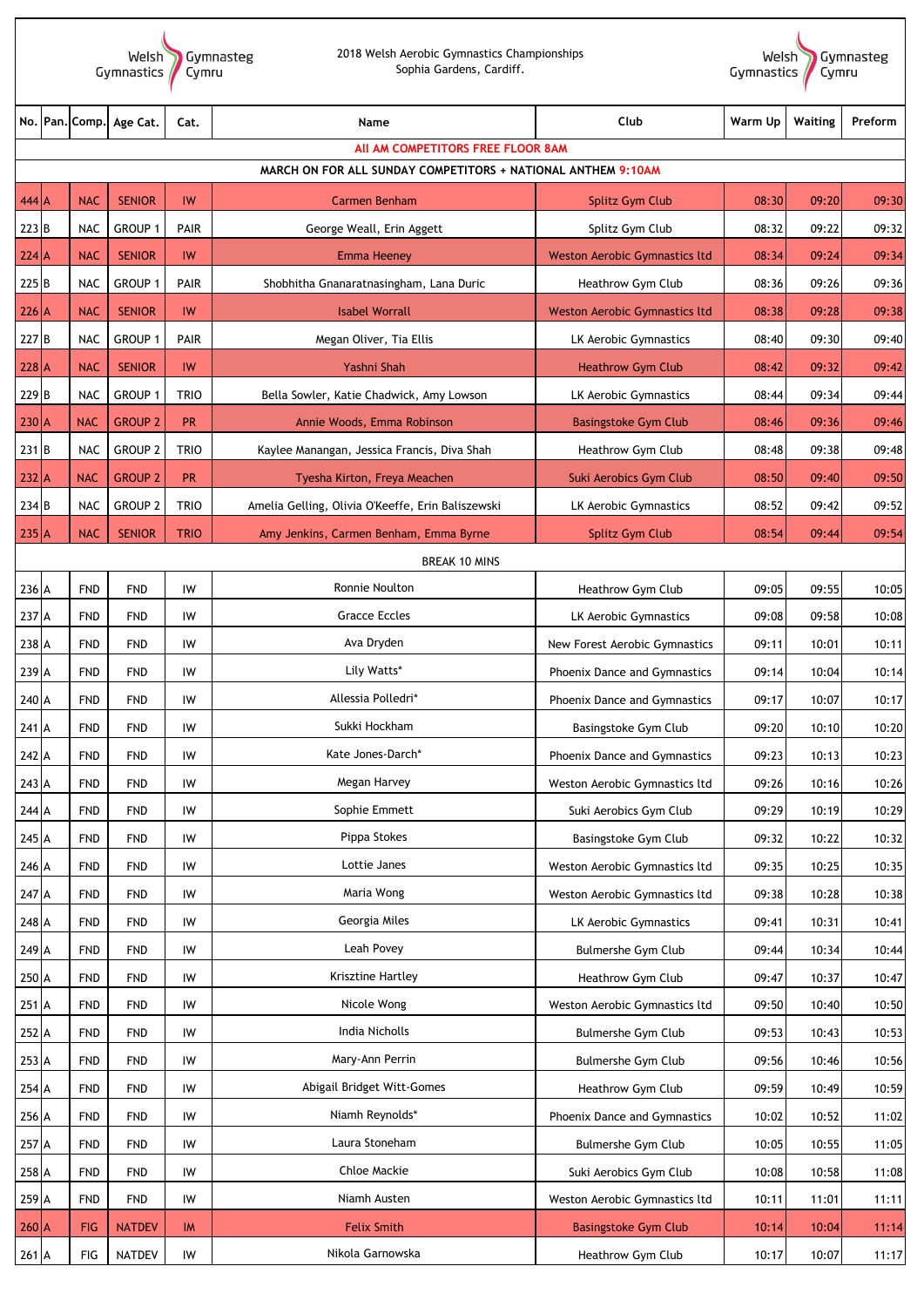|                             |  | No. Pan. Comp. | Age Cat.           | Cat.      | Name                    | Club                                 | Warm Up | Waiting | Preform |
|-----------------------------|--|----------------|--------------------|-----------|-------------------------|--------------------------------------|---------|---------|---------|
| 262 A                       |  | FIG            | <b>NATDEV</b>      | IW        | Lily-Jean Smith*        | Weston Aerobic Gymnastics LTD        | 10:20   | 10:10   | 11:20   |
| 263 A                       |  | FIG            | <b>NATDEV</b>      | IW        | <b>Keele Leach</b>      | LK Aerobic Gymnastics                | 10:23   | 10:13   | 11:23   |
| $264$ A                     |  | FIG            | <b>NATDEV</b>      | IW        | Millie Baker            | Splitz Gym Club                      | 10:26   | 10:16   | 11:26   |
| 265 A                       |  | FIG            | <b>NATDEV</b>      | IW        | Lily Harris             | Basingstoke Gym Club                 | 10:29   | 10:19   | 11:29   |
| 266 A                       |  | FIG            | <b>NATDEV</b>      | IW        | Natalia Weglarska       | Heathrow Gym Club                    | 10:32   | 10:22   | 11:32   |
| 267 A                       |  | FIG            | <b>NATDEV</b>      | IW        | Lola Walby              | <b>Weston Aerobic Gymnastics LTD</b> | 10:35   | 10:25   | 11:35   |
| 268 A                       |  | FIG            | <b>NATDEV</b>      | IW        | Lucy Eccles             | LK Aerobic Gymnastics                | 10:38   | 10:28   | 11:38   |
| 269 A                       |  | FIG            | <b>NATDEV</b>      | IW        | Jayda Blanchflower      | Basingstoke Gym Club                 | 10:41   | 10:31   | 11:41   |
| 270 A                       |  | FIG            | <b>NATDEV</b>      | IW        | Evie Stickland          | New Forest Aerobic Gymnastics        | 10:44   | 10:34   | 11:44   |
| 271 A                       |  | FIG            | <b>NATDEV</b>      | IW        | Holly Johnston          | Heathrow Gym Club                    | 10:47   | 10:37   | 11:47   |
| 272 A                       |  | FIG            | <b>NATDEV</b>      | IW        | Grace Garnham           | Heathrow Gym Club                    | 10:50   | 10:40   | 11:50   |
| 273 A                       |  | FIG            | <b>NATDEV</b>      | IW        | Amelia Thynne           | Basingstoke Gym Club                 | 10:53   | 10:43   | 11:53   |
| <b>BREAK 10 MINS</b>        |  |                |                    |           |                         |                                      |         |         |         |
| $274$ A                     |  | <b>FIG</b>     | <b>GROUP 1</b>     | <b>IM</b> | <b>Charlie Baker</b>    | <b>Splitz Gym Club</b>               | 11:00   | 11:50   | 12:00   |
| $275$ A                     |  | <b>FIG</b>     | <b>GROUP 1</b>     | IM        | <b>Toby Baker</b>       | Splitz Gym Club                      | 11:03   | 11:53   | 12:03   |
| $276$ A                     |  | <b>FIG</b>     | <b>GROUP 1</b>     | <b>IM</b> | <b>Devon Howell</b>     | Weston Aerobic Gymnastics ltd        | 11:06   | 11:56   | 12:06   |
| 277 A                       |  | FIG            | <b>GROUP 1</b>     | IW        | Leila Farmery           | New Forest Aerobic Gymnastics        | 11:09   | 11:59   | 12:09   |
| 278 A                       |  | FIG            | <b>GROUP 1</b>     | IW        | Eesha Antil             | Heathrow Gym Club                    | 11:12   | 12:02   | 12:12   |
| 279 A                       |  | FIG            | <b>GROUP 1</b>     | IW        | Starr Hockham           | Basingstoke Gym Club                 | 11:15   | 12:05   | 12:15   |
| 280 A                       |  | FIG            | <b>GROUP 1</b>     | IW        | Jessica Ryding          | LK Aerobic Gymnastics                | 11:18   | 12:08   | 12:18   |
| 281 A                       |  | FIG            | <b>GROUP 1</b>     | IW        | Zoe Wilshire            | <b>Bulmershe Gym Club</b>            | 11:21   | 12:11   | 12:21   |
| 282 A                       |  | FIG            | <b>GROUP 1</b>     | IW        | Lauren Graham           | LK Aerobic Gymnastics                | 11:24   | 12:14   | 12:24   |
| 283 A                       |  | FIG            | <b>GROUP 1</b>     | IW        | <b>Emily Blackhurst</b> | LK Aerobic Gymnastics                | 11:27   | 12:17   | 12:27   |
| 284 A                       |  | FIG            | GROUP 1            | IW        | Jasmine Welsh           | Suki Aerobic Gym Club                | 11:30   | 12:20   | 12:30   |
| 285 A                       |  | FIG            | <b>GROUP 1</b>     | IW        | Tia Kavanagh            | Heathrow Gym Club                    | 11:33   | 12:23   | 12:33   |
| 286 A                       |  | FIG            | <b>GROUP 1</b>     | IW        | Freya Grafton           | Weston Aerobic Gymnastics LTD        | 11:36   | 12:26   | 12:36   |
| 287 A                       |  | FIG            | GROUP 1            | IW        | Daisy Salmon            | New Forest Aerobic Gymnastics        | 11:39   | 12:26   | 12:39   |
| 288 A                       |  | FIG            | <b>GROUP 1</b>     | IW        | Savannah-Jayne Francis  | <b>Bulmershe Gym Club</b>            | 11:42   | 12:32   | 12:42   |
| 289 A                       |  | FIG            | <b>GROUP 1</b>     | IW        | Lola Lawrence           | Weston Aerobic Gymnastics LTD        | 11:45   | 12:35   | 12:45   |
| 290 A                       |  | FIG            | GROUP 1            | IW        | <b>Elodie Sheppard</b>  | Basingstoke Gym Club                 | 11:48   | 12:38   | 12:48   |
| 291 A                       |  | FIG            | <b>GROUP 1</b>     | IW        | <b>Ellie Craven</b>     | New Forest Aerobic Gymnastics        | 11:51   | 12:41   | 12:51   |
| 292 A                       |  | FIG            | GROUP 1            | IW        | Katie Ferris            | Weston Aerobic Gymnastics LTD        | 11:54   | 12:44   | 12:54   |
| 293 A                       |  | FIG            | <b>GROUP 1</b>     | IW        | Daisy-May Stevens       | <b>Bulmershe Gym Club</b>            | 11:57   | 12:47   | 12:57   |
| AM MEDAL CEREMONY AND LUNCH |  |                |                    |           |                         |                                      |         |         |         |
| $295$ A                     |  | <b>FIG</b>     | <b>GROUP 2</b>     | <b>IM</b> | <b>Lewis Harvey</b>     | <b>Weston Aerobic Gymnastics ltd</b> | 13:30   | 14:20   | 14:30   |
| $296$ A                     |  | <b>FIG</b>     | <b>GROUP 2</b>     | <b>IM</b> | <b>Connor Keane</b>     | <b>Bulmershe Gym Club</b>            | 13:33   | 14:23   | 14:33   |
| 297 A                       |  | FIG            | <b>GROUP 2</b>     | IW        | <b>Holly Goodey</b>     | <b>Bulmershe Gym Club</b>            | 13:39   | 14:29   | 14:39   |
| 298 A                       |  | FIG            | <b>GROUP 2</b>     | IW        | Catherine McColgan      | Heathrow Gym Club                    | 13:42   | 14:32   | 14:42   |
| 299 A                       |  | FIG            | <b>GROUP 2</b>     | IW        | Emily James*            | <b>Bulmershe Gym Club</b>            | 13:45   | 14:35   | 14:45   |
| 300 A                       |  | FIG            | <b>GROUP 2</b>     | IW        | Freya Poppy Abrams      | LK Aerobic Gymnastics                | 13:48   | 14:38   | 14:48   |
| 301 A                       |  | FIG            | <b>GROUP 2</b>     | IW        | Anoushka Gardonyi       | Heathrow Gym Club                    | 13:51   | 14:41   | 14:51   |
| 302 A                       |  | FIG            | <b>GROUP 2</b>     | IW        | Teagan Bendall          | <b>Bulmershe Gym Club</b>            | 13:54   | 14:44   | 14:54   |
| 303 A                       |  | FIG            | <b>GROUP 2</b>     | IW        | Sornia-Maria Nistor     | <b>Bulmershe Gym Club</b>            | 13:57   | 14:47   | 14:57   |
| 304 A                       |  | FIG            | GROUP <sub>2</sub> | IW        | Xena Hewett             | Weston Aerobic Gymnastics LTD        | 14:00   | 14:50   | 15:00   |